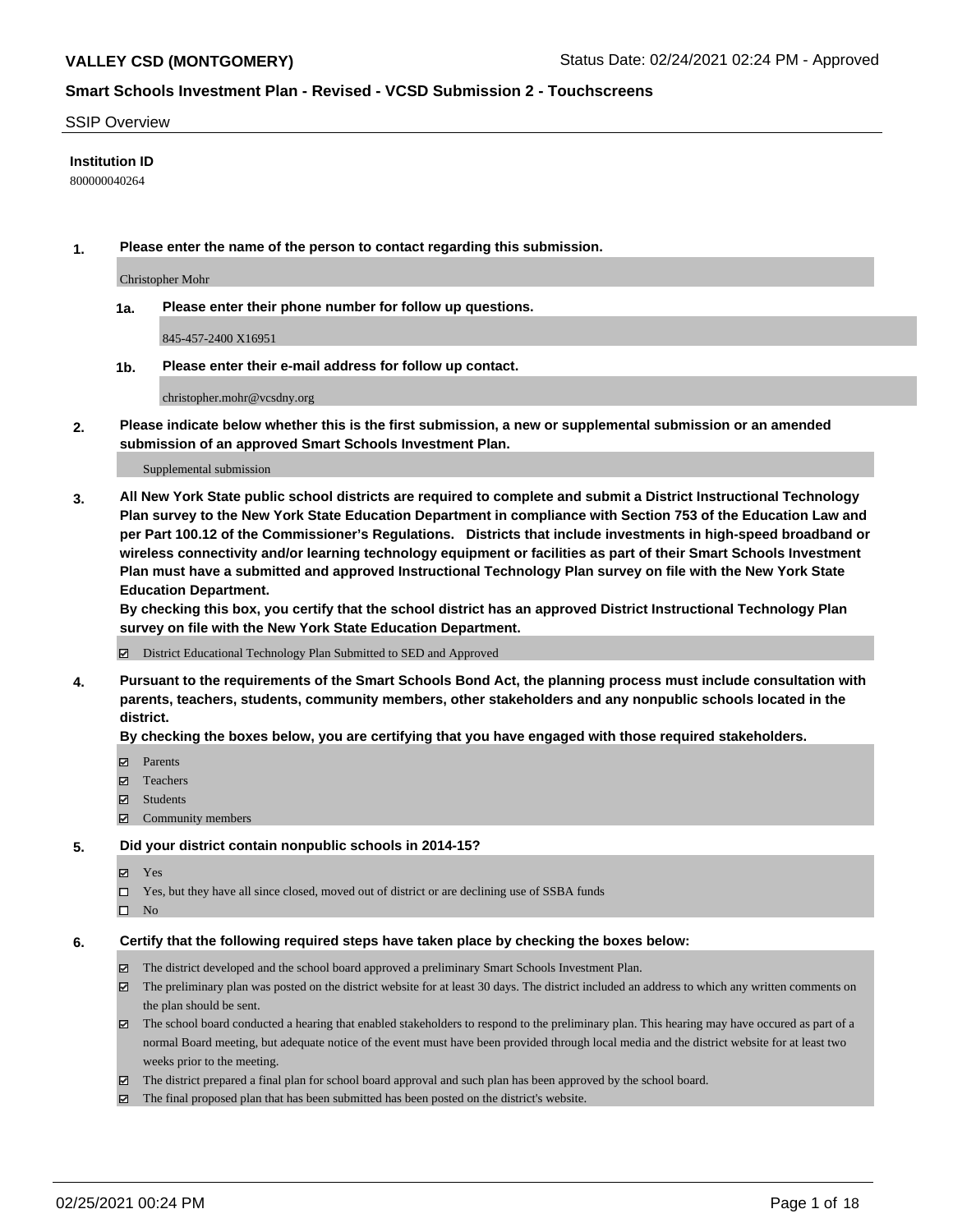SSIP Overview

**6a. Please upload the proposed Smart Schools Investment Plan (SSIP) that was posted on the district's website, along with any supporting materials. Note that this should be different than your recently submitted Educational Technology Survey. The Final SSIP, as approved by the School Board, should also be posted on the website and remain there during the course of the projects contained therein.**

SSIP 2 - Touchscreens for BOE Approval on 110920.pdf

**6b. Enter the webpage address where the final Smart Schools Investment Plan is posted. The Plan should remain posted for the life of the included projects.**

https://www.vcsd.k12.ny.us/departments/technology/

**7. Please enter an estimate of the total number of students and staff that will benefit from this Smart Schools Investment Plan based on the cumulative projects submitted to date.**

5,500

**8. An LEA/School District may partner with one or more other LEA/School Districts to form a consortium to pool Smart Schools Bond Act funds for a project that meets all other Smart School Bond Act requirements. Each school district participating in the consortium will need to file an approved Smart Schools Investment Plan for the project and submit a signed Memorandum of Understanding that sets forth the details of the consortium including the roles of each respective district.**

 $\Box$  The district plans to participate in a consortium to partner with other school district(s) to implement a Smart Schools project.

### **9. Please enter the name and 6-digit SED Code for each LEA/School District participating in the Consortium.**

| <sup>1</sup> Partner LEA/District | ISED BEDS Code |
|-----------------------------------|----------------|
| (No Response)                     | (No Response)  |

### **10. Please upload a signed Memorandum of Understanding with all of the participating Consortium partners.**

(No Response)

**11. Your district's Smart Schools Bond Act Allocation is:**

\$3,403,847

### **12. Final 2014-15 BEDS Enrollment to calculate Nonpublic Sharing Requirement**

|            | Public Enrollment | Nonpublic Enrollment | Total Enrollment | I Nonpublic Percentage |
|------------|-------------------|----------------------|------------------|------------------------|
| Enrollment | 4.333             | 423                  | 4.756.00         | 8.89                   |

**13. This table compares each category budget total, as entered in that category's page, to the total expenditures listed in the category's expenditure table. Any discrepancies between the two must be resolved before submission.**

|                                          | <b>Sub-Allocations</b> | <b>Expenditure Totals</b> | <b>Difference</b> |
|------------------------------------------|------------------------|---------------------------|-------------------|
| <b>School Connectivity</b>               | 329,208.00             | 329,208.00                | 0.00              |
| Connectivity Projects for<br>Communities | 0.00                   | 0.00                      | 0.00              |
| Classroom Technology                     | 893,526.60             | 893,526.60                | 0.00              |
| Pre-Kindergarten Classrooms              | 0.00                   | 0.00                      | 0.00              |
| Replace Transportable<br>Classrooms      | 0.00                   | 0.00                      | 0.00              |
| <b>High-Tech Security Features</b>       | 0.00                   | 0.00                      | 0.00              |
| Nonpublic Loan                           | 87,228.65              | 87,228.65                 | 0.00              |
| Totals:                                  |                        |                           |                   |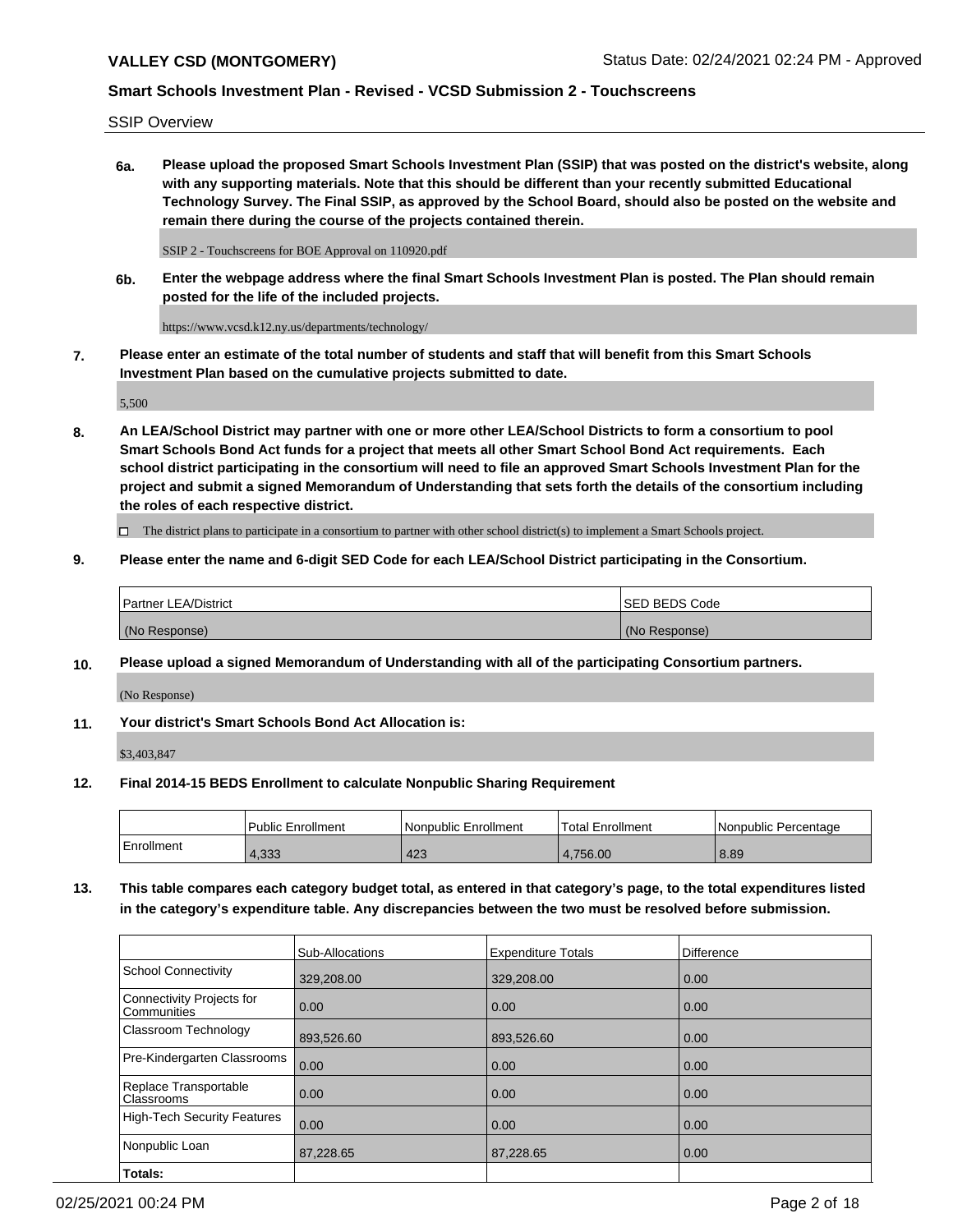SSIP Overview

| <b>Sub-Allocations</b> | Expenditure Totals | <b>Difference</b> |
|------------------------|--------------------|-------------------|
| 309,963,،              | 1.309.963          |                   |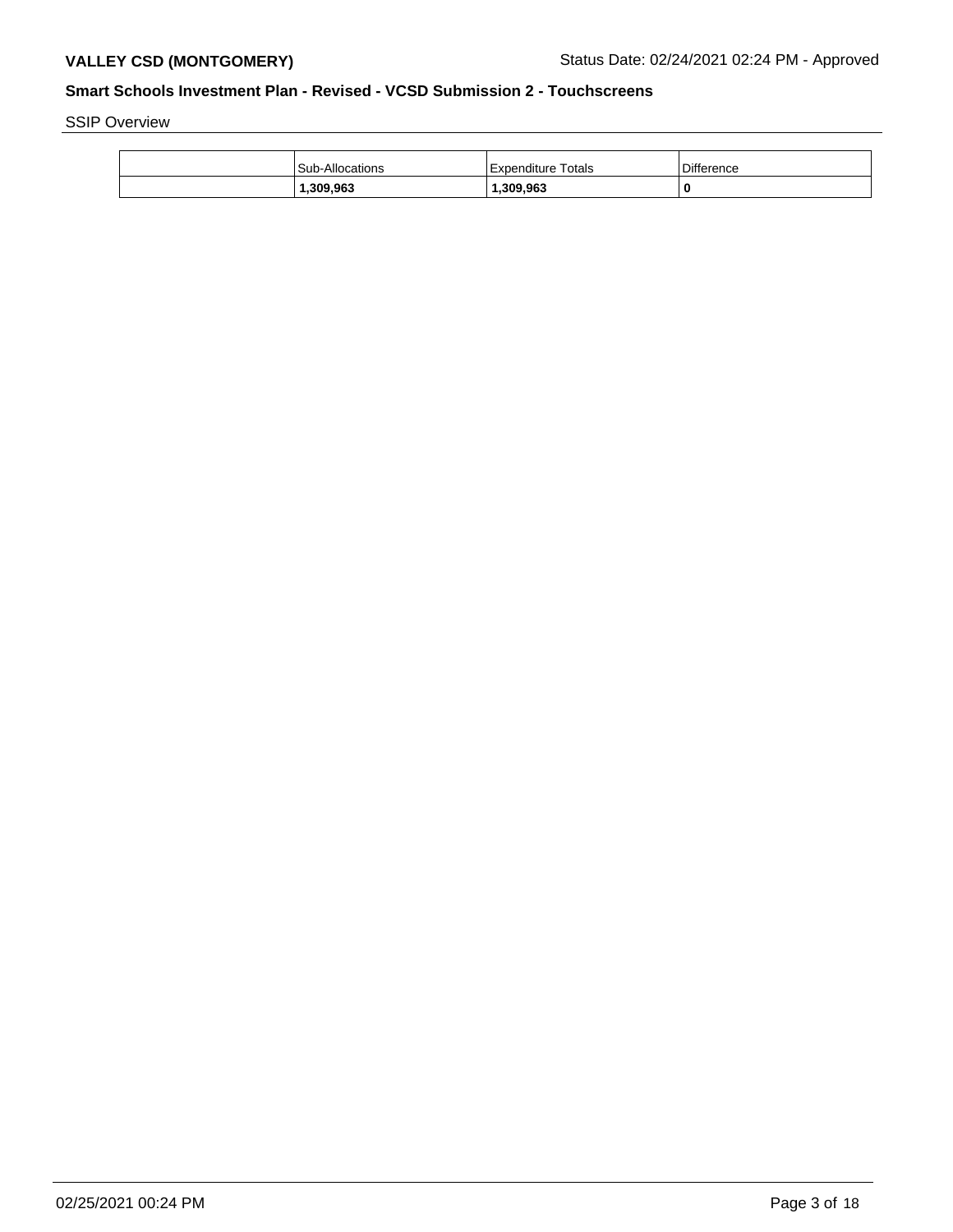School Connectivity

- **1. In order for students and faculty to receive the maximum benefit from the technology made available under the Smart Schools Bond Act, their school buildings must possess sufficient connectivity infrastructure to ensure that devices can be used during the school day. Smart Schools Investment Plans must demonstrate that:**
	- **• sufficient infrastructure that meets the Federal Communications Commission's 100 Mbps per 1,000 students standard currently exists in the buildings where new devices will be deployed, or**
	- **• is a planned use of a portion of Smart Schools Bond Act funds, or**
	- **• is under development through another funding source.**

**Smart Schools Bond Act funds used for technology infrastructure or classroom technology investments must increase the number of school buildings that meet or exceed the minimum speed standard of 100 Mbps per 1,000 students and staff within 12 months. This standard may be met on either a contracted 24/7 firm service or a "burstable" capability. If the standard is met under the burstable criteria, it must be:**

**1. Specifically codified in a service contract with a provider, and**

**2. Guaranteed to be available to all students and devices as needed, particularly during periods of high demand, such as computer-based testing (CBT) periods.**

## **Please describe how your district already meets or is planning to meet this standard within 12 months of plan submission.**

Using yearly budget funds and taking advantage of the BOCES Internet Bandwidth agreement, Valley Central has agreed to increase their internet bandwidth speeds to 1024 Mbps (1Gig) out to the internet. As detailed below this is approximately 600 Mbps more than the FCC's recommended requirementof 100 Mbps per 1000 students. We plan on maintaining that speed until such time as we can benefit from the contract negotiation at the OUBOCES and the local service providers. At that time we expect to continue at those speeds and potentially re-invest any savings in hopes of increasing speedswithout increasing costs.

- **1a. If a district believes that it will be impossible to meet this standard within 12 months, it may apply for a waiver of this requirement, as described on the Smart Schools website. The waiver must be filed and approved by SED prior to submitting this survey.**
	- $\Box$  By checking this box, you are certifying that the school district has an approved waiver of this requirement on file with the New York State Education Department.
- **2. Connectivity Speed Calculator (Required). If the district currently meets the required speed, enter "Currently Met" in the last box: Expected Date When Required Speed Will be Met.**

|                  | l Number of<br><b>Students</b> | Required Speed<br>lin Mbps | Current Speed in Expected Speed<br><b>Mbps</b> | to be Attained | Expected Date<br>When Reauired<br>l Within 12 Months ISpeed Will be Met l |
|------------------|--------------------------------|----------------------------|------------------------------------------------|----------------|---------------------------------------------------------------------------|
| Calculated Speed | 4.333                          | 433.30                     | 1024                                           | 1024           | Current                                                                   |

### **3. Describe how you intend to use Smart Schools Bond Act funds for high-speed broadband and/or wireless connectivity projects in school buildings.**

Currently Valley Central is delivering a Wireless infrastructure offering gigabit access to at least one WAP (Wireless Access Point) in every classroom and office district wide. We have also increased our bandwidth out to the internet to meet and exceed our "precondition requirements" as detailed above insection 2.

To further support our teachers, Valley Central would like to install a Promethean Active Panel display to the main instructional wall in every classroom district wide. These interactive touchscreens will offer teachers a "digital whiteboard" that allows for high definition viewing and interactive touch activities. The Promethean panels will be tied to our network infrastructure allowing Network Administrators to manage all ActivPanel Elements series interactive displays within their organizations. Easily deploy remote over-the-air updates, enroll new panels, set permissions to all devices and query inventory at any time.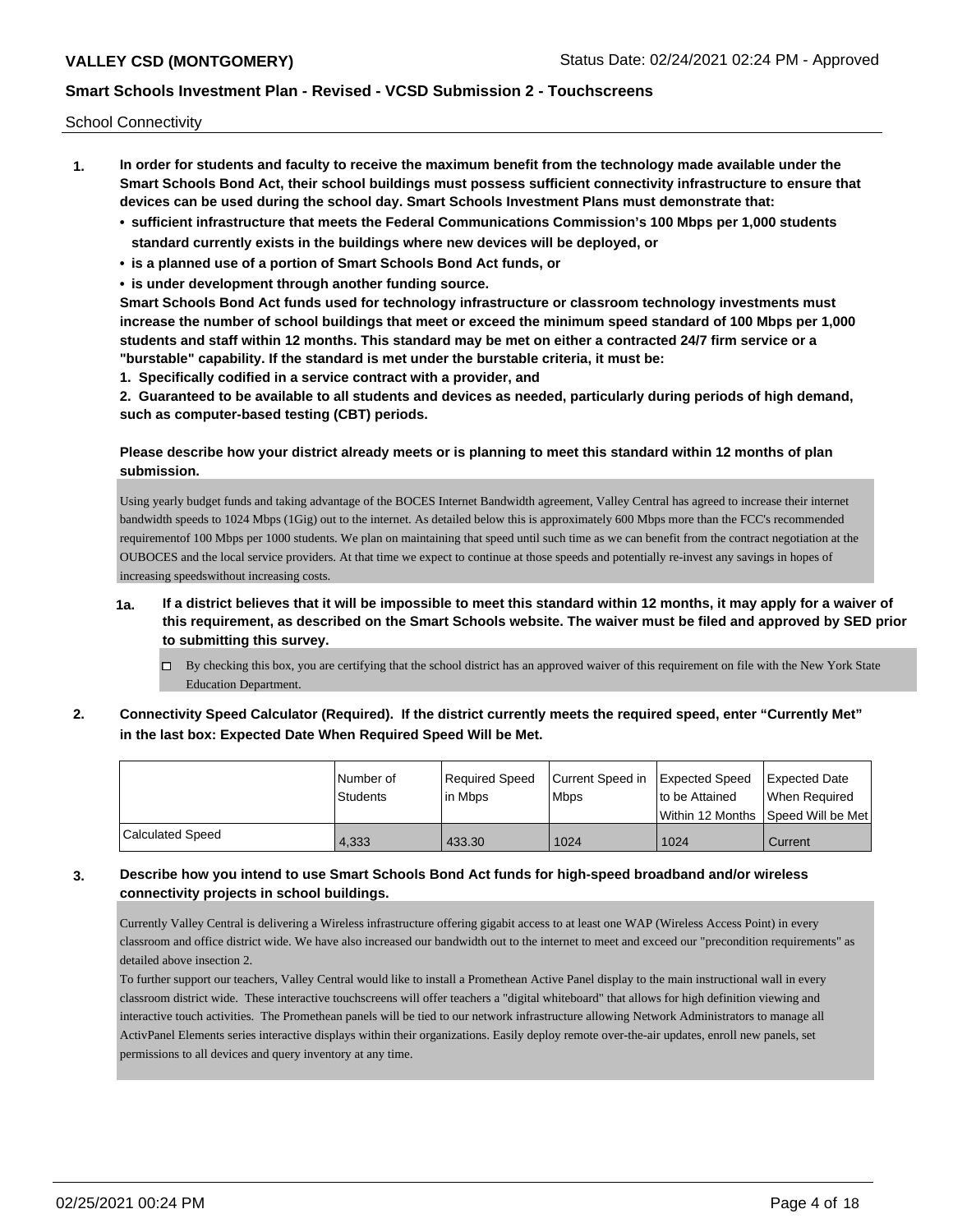School Connectivity

**4. Describe the linkage between the district's District Instructional Technology Plan and how the proposed projects will improve teaching and learning. (There should be a link between your response to this question and your responses to Question 1 in Section IV - NYSED Initiatives Alignment: "Explain how the district use of instructional technology will serve as a part of a comprehensive and sustained effort to support rigorous academic standards attainment and performance improvement for students."** 

**Your answer should also align with your answers to the questions in Section II - Strategic Technology Planning and the associated Action Steps in Section III - Action Plan.)**

As stated in our Technology plan, it is Valley Central's goal to provide a network infrastructure that is robust and reliable in order to support ourgoals of improving teaching and learning. At the same time we will benefit from a powerful infrastructure by utilizing the latest in technologysecurity to improve student and staff safety. All students in the Valley Central School District will have the opportunity to use learning technologies to access and analyze information in ways that develop higher order thinking skills, increase their ability to use technology as a tool in solving problems, and support their confident use of the technology skills they will need for success in their future studies and employments.

The District will incorporate standards for technological literacy, as aligned with the New York State Learning Standards (NYSLS), to ensure that

every student, regardless of the student's race, ethnicity,

 gender, family income, geographic location, or disability, will be technologically literate by the time he/she graduates from high school, including the skills needed for success in his/her future studies and

employments.

Linkages to state and national standards (International Society for Technology in Education, ISTE; Supporting Teachers to Achieve Results by Integrating Technology into the Curriculum, STAR; Milken Foundation Education Technology, American Association of School Librarians/Association for Educational Communication and Technology, AASL/AECT; Information Literacy Skills Standards, etc.), rubrics, resources, and guides will be provided by the District to support administrators and teachers in identifying the extent to which students meet high standards of technology literacy.

The District will use State and Federal technology funding to support our resources to purchase, install and maintain up-to-date technology hardware and software. The District will continuously support access to high-quality coursework through the use of technology by developing standards and criteria for the delivery of online academic courses and curricula aligned with NYSLS.

**5. If the district wishes to have students and staff access the Internet from wireless devices within the school building, or in close proximity to it, it must first ensure that it has a robust Wi-Fi network in place that has sufficient bandwidth to meet user demand.**

#### **Please describe how you have quantified this demand and how you plan to meet this demand.**

Valley Central Schools department of Technology has recently installed a robust wireless infrastructure that will offer wireless access to web based resources to all students and staff almost anywhere in the district. Currently every classroom, office and meeting locationin the district has at least one WAP (Wireless Access point) capable of handling up to 50 concurrent connections at a theoretical connection rateof up to 1.3 Gbps. At the same time we are upgrading all of our backend switching and routing equipment with gigabit speeds to support the new wireless infrastructure.

**6. Smart Schools plans with any expenditures in the School Connectivity category require a project number from the Office of Facilities Planning. Districts must submit an SSBA LOI and receive project numbers prior to submitting the SSIP. As indicated on the LOI, some projects may be eligible for a streamlined review and will not require a building permit.**

**Please indicate on a separate row each project number given to you by the Office of Facilities Planning.**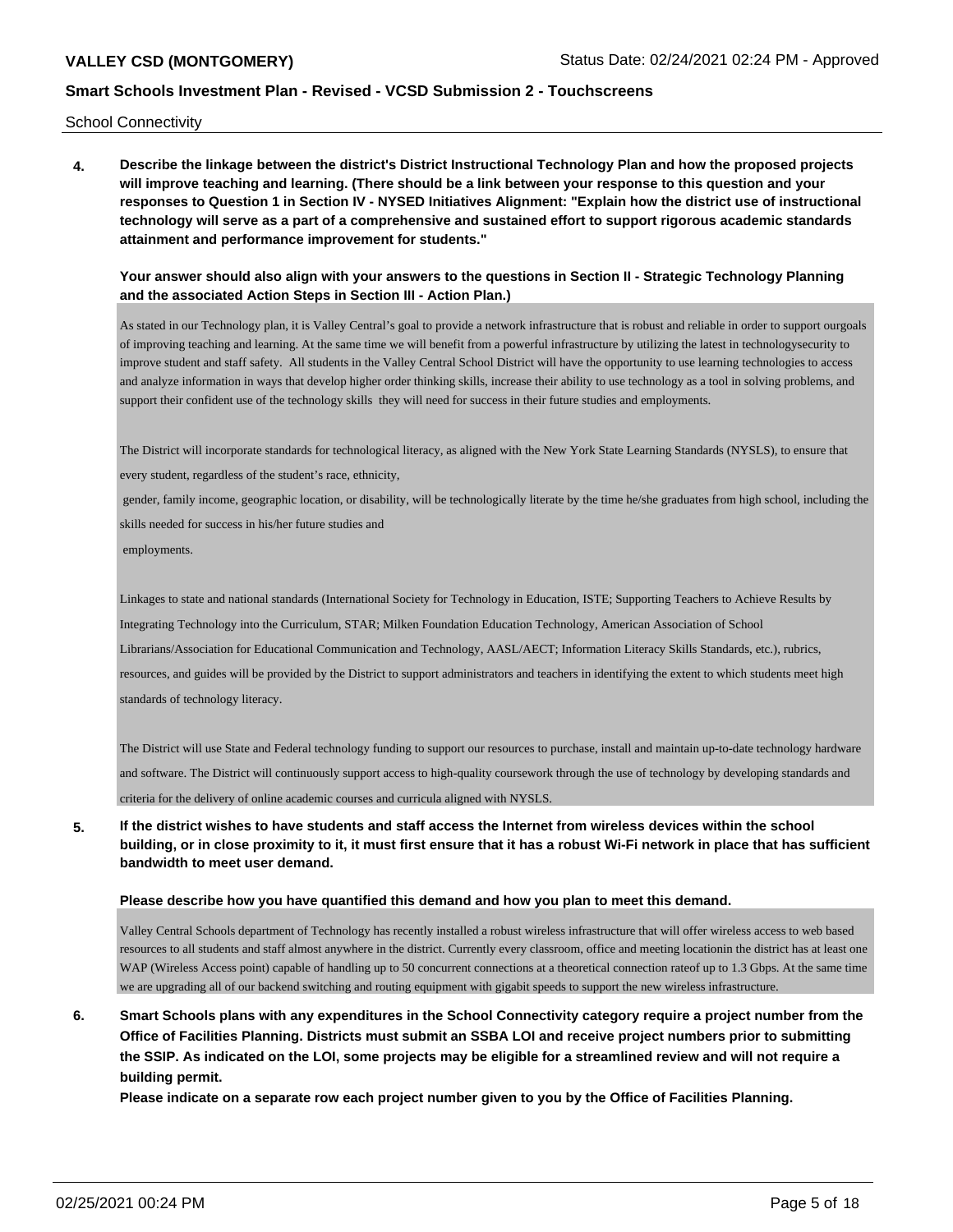School Connectivity

| <b>Project Number</b> |                       |  |
|-----------------------|-----------------------|--|
|                       |                       |  |
|                       |                       |  |
|                       |                       |  |
|                       | 44-13-01-06-7-999-BA1 |  |

**7. Certain high-tech security and connectivity infrastructure projects may be eligible for an expedited review process as determined by the Office of Facilities Planning.**

#### **Was your project deemed eligible for streamlined review?**

Yes

**7a. Districts that choose the Streamlined Review Process will be required to certify that they have reviewed all installations with their licensed architect or engineer of record and provide that person's name and license number. The licensed professional must review the products and proposed method of installation prior to implementation and review the work during and after completion in order to affirm that the work was codecompliant, if requested.**

I certify that I have reviewed all installations with a licensed architect or engineer of record.

#### **8. Include the name and license number of the architect or engineer of record.**

| Name                    | License Number |
|-------------------------|----------------|
| Thomas Ritzenthaer, AIA | 23344          |

#### **9. Public Expenditures – Loanable (Counts toward the nonpublic loan calculation)**

| Select the allowable expenditure type.      | <b>PUBLIC</b> Items to be | Quantity         | Cost Per Item    | <b>Total Cost</b> |
|---------------------------------------------|---------------------------|------------------|------------------|-------------------|
| Repeat to add another item under each type. | l Purchased               |                  |                  |                   |
| (No Response)                               | (No Response)             | (No<br>Response) | (No<br>Response) | $\overline{0.00}$ |
|                                             |                           | Ю                | 0.00             |                   |

#### **10. Public Expenditures – Non-Loanable (Does not count toward nonpublic loan calculation)**

| Select the allowable expenditure | <b>PUBLIC</b> Items to be purchased   | Quantity | Cost per Item | <b>Total Cost</b> |
|----------------------------------|---------------------------------------|----------|---------------|-------------------|
| type.                            |                                       |          |               |                   |
| Repeat to add another item under |                                       |          |               |                   |
| each type.                       |                                       |          |               |                   |
| <b>Connections/Components</b>    | Installation of 344 Promethean Panels | 344      | 864.00        | 297,216.00        |
| <b>Connections/Components</b>    | <b>Installation of Auxiliary Kits</b> | 344      | 93.00         | 31,992.00         |
|                                  |                                       | 688      | 957.00        | 329.208           |

#### **11. Final 2014-15 BEDS Enrollment to calculate Nonpublic Sharing Requirement (no changes allowed.)**

|            | Public Enrollment | l Nonpublic Enrollment | <b>Total Enrollment</b> | Nonpublic Percentage |
|------------|-------------------|------------------------|-------------------------|----------------------|
| Enrollment | 4,333             | 423                    | 4.756.00                | 8.89                 |

## **12. Total Public Budget - Loanable (Counts toward the nonpublic loan calculation)**

|                                 | Public Allocations | Estimated Nonpublic Loan<br>Amount | <b>Estimated Total Sub-Allocations</b> |
|---------------------------------|--------------------|------------------------------------|----------------------------------------|
| Network/Access Costs            | (No Response)      | 0.00                               | 0.00                                   |
| School Internal Connections and |                    |                                    |                                        |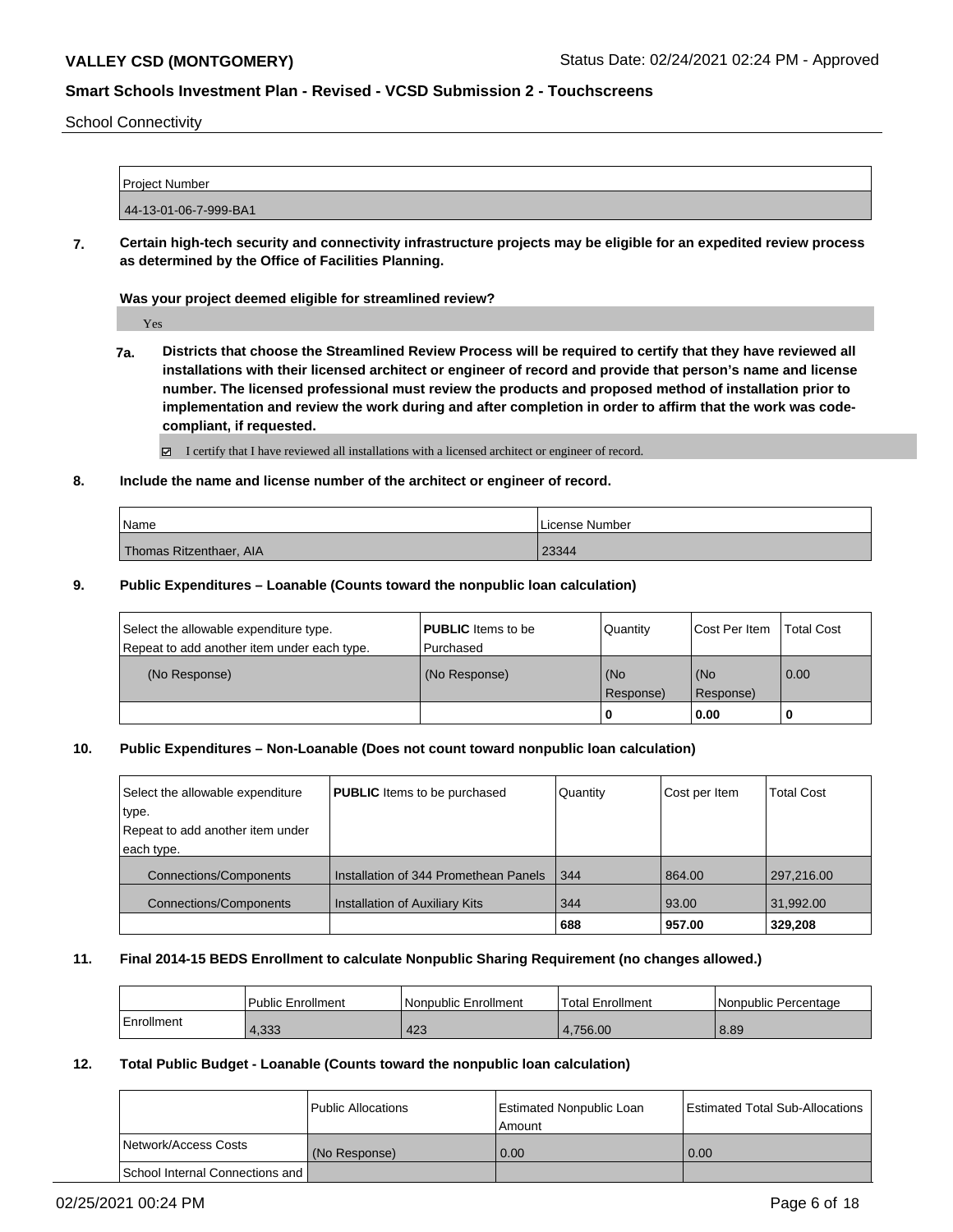School Connectivity

|            | Public Allocations | <b>Estimated Nonpublic Loan</b><br>Amount | Estimated Total Sub-Allocations |
|------------|--------------------|-------------------------------------------|---------------------------------|
| Components | (No Response)      | 0.00                                      | 0.00                            |
| Other      | (No Response)      | 0.00                                      | 0.00                            |
| Totals:    | 0.00               |                                           | 0                               |

## **13. Total Public Budget – Non-Loanable (Does not count toward the nonpublic loan calculation)**

|                                            | Sub-<br>Allocation |
|--------------------------------------------|--------------------|
| Network/Access Costs                       | (No Response)      |
| <b>Outside Plant Costs</b>                 | (No Response)      |
| School Internal Connections and Components | 329,208.00         |
| <b>Professional Services</b>               | (No Response)      |
| Testing                                    | (No Response)      |
| <b>Other Upfront Costs</b>                 | (No Response)      |
| <b>Other Costs</b>                         | (No Response)      |
| Totals:                                    | 329,208.00         |

## **14. School Connectivity Totals**

|                          | Total Sub-Allocations |
|--------------------------|-----------------------|
| Total Loanable Items     | $\overline{0.00}$     |
| Total Non-Ioanable Items | 329,208.00            |
| <b>Totals:</b>           | 329,208               |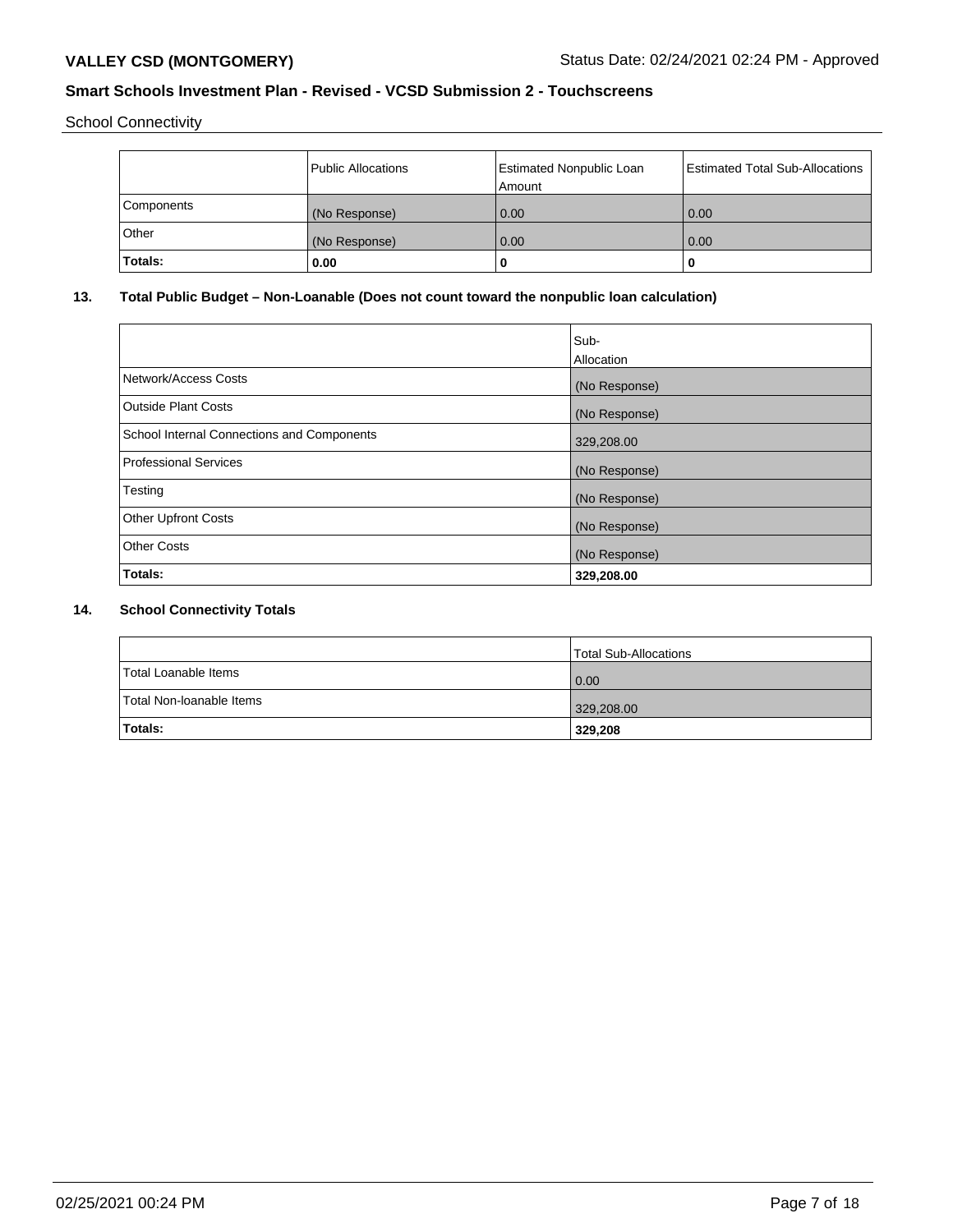Community Connectivity (Broadband and Wireless)

**1. Describe how you intend to use Smart Schools Bond Act funds for high-speed broadband and/or wireless connectivity projects in the community.**

(No Response)

**2. Please describe how the proposed project(s) will promote student achievement and increase student and/or staff access to the Internet in a manner that enhances student learning and/or instruction outside of the school day and/or school building.**

(No Response)

**3. Community connectivity projects must comply with all the necessary local building codes and regulations (building and related permits are not required prior to plan submission).**

 $\Box$  I certify that we will comply with all the necessary local building codes and regulations.

**4. Please describe the physical location of the proposed investment.**

(No Response)

**5. Please provide the initial list of partners participating in the Community Connectivity Broadband Project, along with their Federal Tax Identification (Employer Identification) number.**

| <b>Project Partners</b> | l Federal ID # |
|-------------------------|----------------|
| (No Response)           | (No Response)  |

**6. Please detail the type, quantity, per unit cost and total cost of the eligible items under each sub-category.**

| Select the allowable expenditure | Item to be purchased | Quantity      | Cost per Item | <b>Total Cost</b> |
|----------------------------------|----------------------|---------------|---------------|-------------------|
| type.                            |                      |               |               |                   |
| Repeat to add another item under |                      |               |               |                   |
| each type.                       |                      |               |               |                   |
| (No Response)                    | (No Response)        | (No Response) | (No Response) | 0.00              |
|                                  |                      | o             | 0.00          |                   |

**7. If you are submitting an allocation for Community Connectivity, complete this table.**

**Note that the calculated Total at the bottom of the table must equal the Total allocation for this category that you entered in the SSIP Overview overall budget.**

|                                    | Sub-Allocation |
|------------------------------------|----------------|
| Network/Access Costs               | (No Response)  |
| Outside Plant Costs                | (No Response)  |
| <b>Tower Costs</b>                 | (No Response)  |
| <b>Customer Premises Equipment</b> | (No Response)  |
| <b>Professional Services</b>       | (No Response)  |
| Testing                            | (No Response)  |
| <b>Other Upfront Costs</b>         | (No Response)  |
| <b>Other Costs</b>                 | (No Response)  |
| Totals:                            | 0.00           |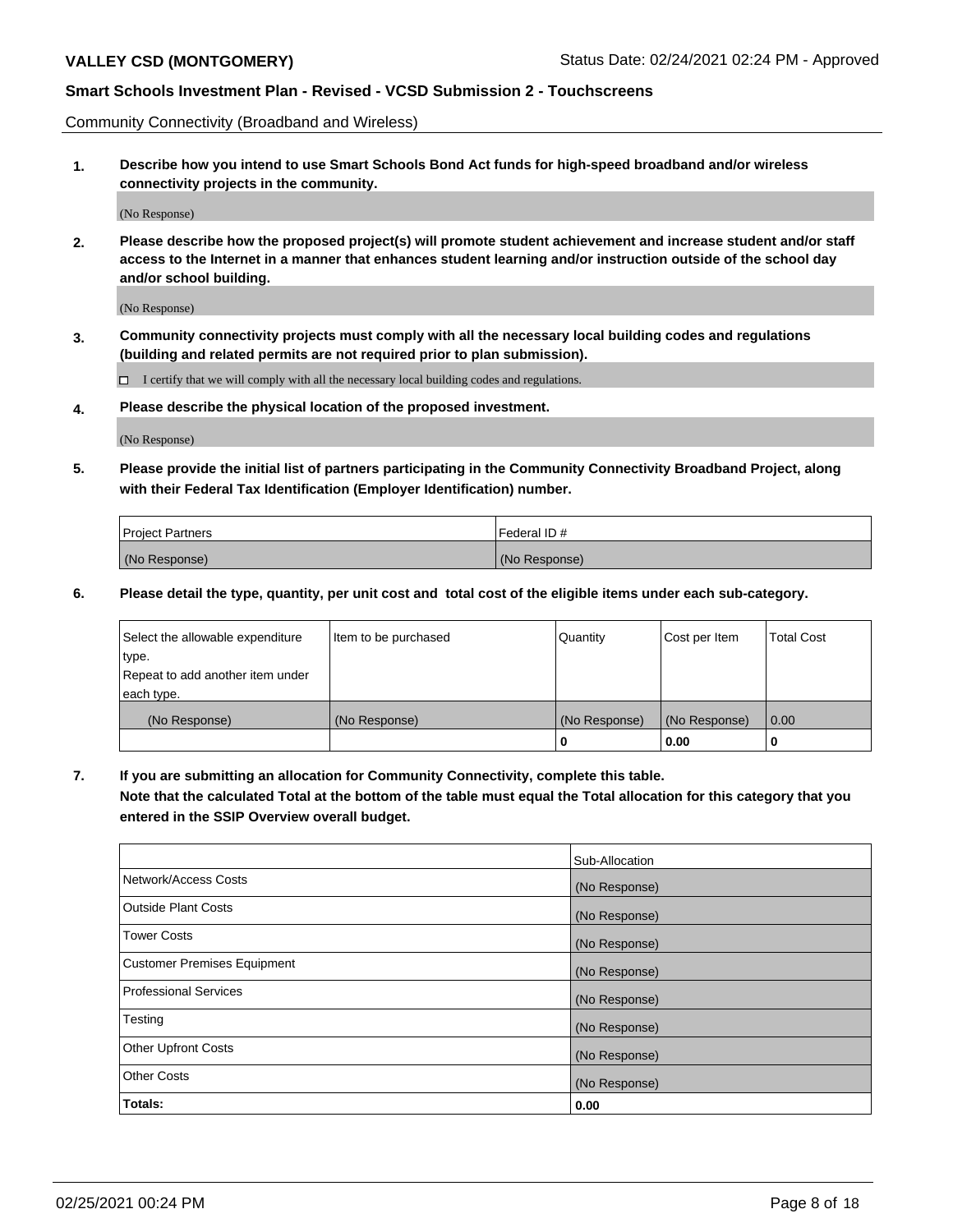#### Classroom Learning Technology

**1. In order for students and faculty to receive the maximum benefit from the technology made available under the Smart Schools Bond Act, their school buildings must possess sufficient connectivity infrastructure to ensure that devices can be used during the school day. Smart Schools Investment Plans must demonstrate that sufficient infrastructure that meets the Federal Communications Commission's 100 Mbps per 1,000 students standard currently exists in the buildings where new devices will be deployed, or is a planned use of a portion of Smart Schools Bond Act funds, or is under development through another funding source. Smart Schools Bond Act funds used for technology infrastructure or classroom technology investments must increase the number of school buildings that meet or exceed the minimum speed standard of 100 Mbps per 1,000 students and staff within 12 months. This standard may be met on either a contracted 24/7 firm service or a "burstable" capability. If the standard is met under the burstable criteria, it must be:**

**1. Specifically codified in a service contract with a provider, and**

**2. Guaranteed to be available to all students and devices as needed, particularly during periods of high demand, such as computer-based testing (CBT) periods.**

**Please describe how your district already meets or is planning to meet this standard within 12 months of plan submission.**

Using yearly budget funds and taking advantage of the BOCES Internet Bandwidth agreement, Valley Central has agreed to increase their internetbandwidth speeds to 1024 Mbps (1Gig) out to the internet. As detailed below this is approximately 600 Mbps more than the FCC's recommended requirementof 100 Mbps per 1000 students. We plan on maintaining that speed until such time as we can benefit from the contract negotiation at the OUBOCESand the local service providers. At that time we expect to continue at those speeds and potentially re-invest any savings in hopes of increasing speedswithout increasing costs.

- **1a. If a district believes that it will be impossible to meet this standard within 12 months, it may apply for a waiver of this requirement, as described on the Smart Schools website. The waiver must be filed and approved by SED prior to submitting this survey.**
	- By checking this box, you are certifying that the school district has an approved waiver of this requirement on file with the New York State Education Department.
- **2. Connectivity Speed Calculator (Required). If the district currently meets the required speed, enter "Currently Met" in the last box: Expected Date When Required Speed Will be Met.**

|                  | l Number of<br><b>Students</b> | Required Speed<br>in Mbps | Current Speed in<br><b>Mbps</b> | Expected Speed<br>to be Attained | <b>Expected Date</b><br>When Required   |
|------------------|--------------------------------|---------------------------|---------------------------------|----------------------------------|-----------------------------------------|
|                  |                                |                           |                                 |                                  | l Within 12 Months ISpeed Will be Met l |
| Calculated Speed | 4.333                          | 433.30                    | 1024                            | 1024                             | Currently Met                           |

**3. If the district wishes to have students and staff access the Internet from wireless devices within the school building, or in close proximity to it, it must first ensure that it has a robust Wi-Fi network in place that has sufficient bandwidth to meet user demand.**

**Please describe how you have quantified this demand and how you plan to meet this demand.**

Currently Valley Central is delivering a Wireless infrastructure offering gigabit access to at least one WAP (Wireless Access Point) in every classroom and office district wide. We have also increased our bandwidth out to the internet to meet and exceed our "precondition requirements" as detailed above in section 2.

To further support our teachers, Valley Central would like to install a Promethean Active Panel display to the main instructional wall in every classroom district wide. These interactive touchscreens will offer teachers a "digital whiteboard" that allows for high definition viewing and interactive touch activities. The Promethean panels will be tied to our network infrastructure allowing Network Administrators to manage all ActivPanel Elements series interactive displays within their organizations. Easily deploy remote over-the-air updates, enroll new panels, set permissions to all devices and query inventory at any time.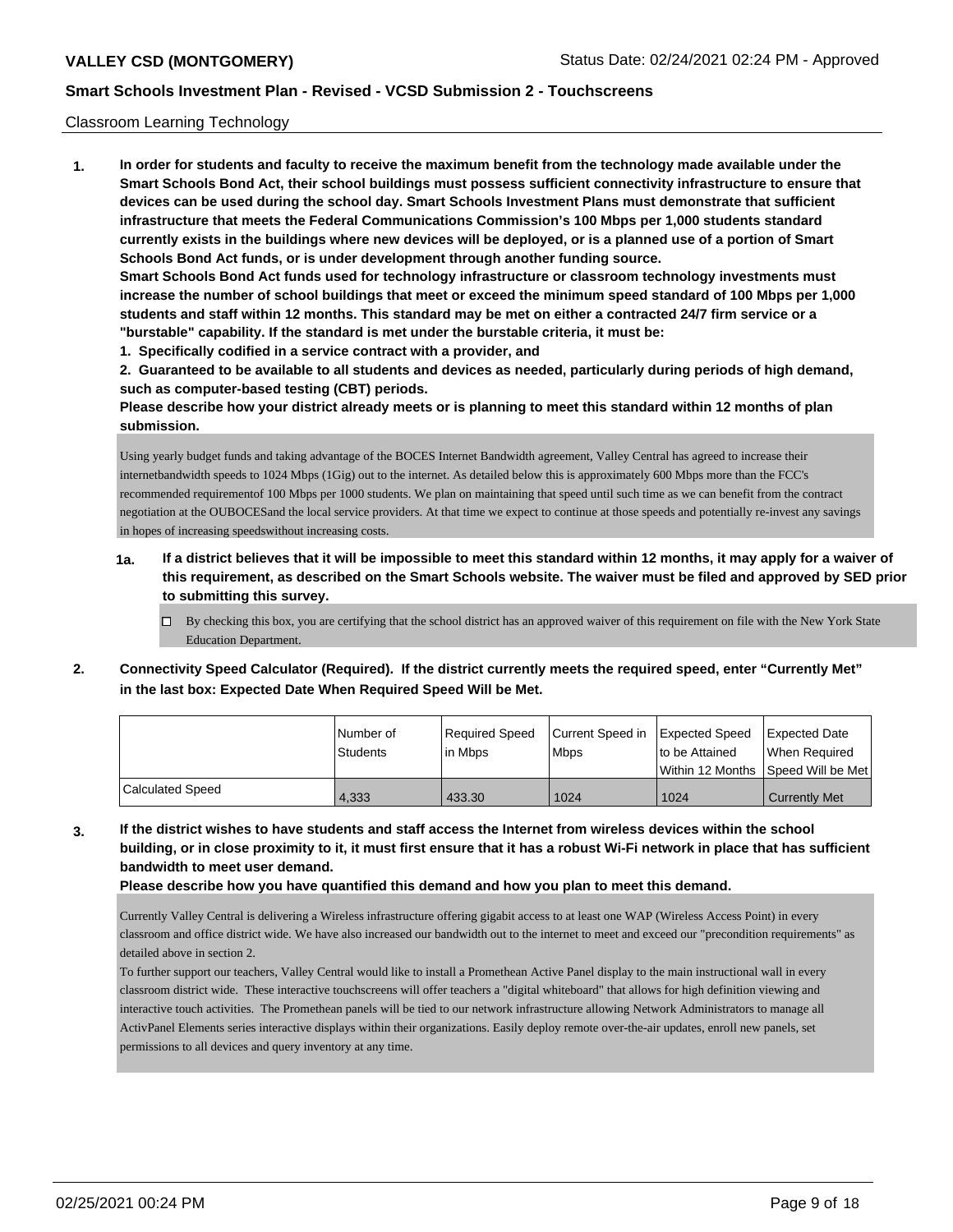#### Classroom Learning Technology

**4. All New York State public school districts are required to complete and submit an Instructional Technology Plan survey to the New York State Education Department in compliance with Section 753 of the Education Law and per Part 100.12 of the Commissioner's Regulations. Districts that include educational technology purchases as part of their Smart Schools Investment Plan must have a submitted and approved Instructional Technology Plan survey on file with the New York State Education**

# **Department.**

- By checking this box, you are certifying that the school district has an approved Instructional Technology Plan survey on file with the New York State Education Department.
- **5. Describe the devices you intend to purchase and their compatibility with existing or planned platforms or systems. Specifically address the adequacy of each facility's electrical, HVAC and other infrastructure necessary to install and support the operation of the planned technology.**

Valley Central has gone through an intensive review process with ads many as four vendors and has decided that the "Promethean" Interactive display panels will be most assistive in our goals of integrating technology and supporting diverse learning methods. Our plan is to replace our aging fleet of Smartboards with Promethean interactive display panels.

In doing this project in this manner we are assured that all incoming devices will have adequate electrical services within the required distance as these are the same needs as the panels being replaced.

The only additional component that needs to be addressed is the need for a dedicated data run from the device back to a secured data closet. The good news is that Valley Central anticipated this need a few years ago when we added wireless access points to each classroom. As long as the data was being pulled to support our wireless infrastructure, we took advantage of that work and had an additional data run placed to support the instructional touchscreens that we knew we would be addressing eventually with Smartschools funding.

We feel confident that we are in a good place regarding facilities issues.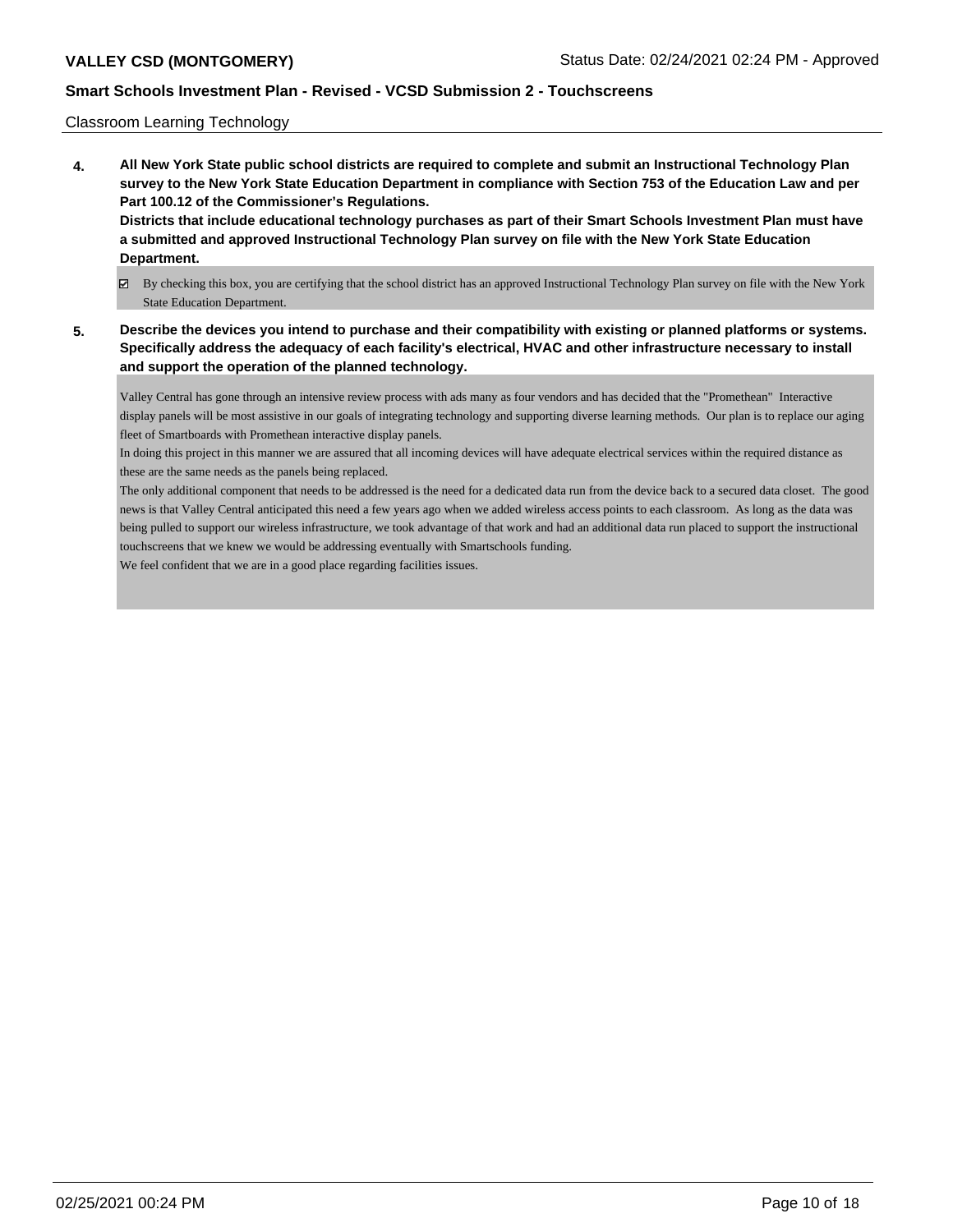#### Classroom Learning Technology

- **6. Describe how the proposed technology purchases will:**
	- **> enhance differentiated instruction;**
	- **> expand student learning inside and outside the classroom;**
	- **> benefit students with disabilities and English language learners; and**
	- **> contribute to the reduction of other learning gaps that have been identified within the district.**

**The expectation is that districts will place a priority on addressing the needs of students who struggle to succeed in a rigorous curriculum. Responses in this section should specifically address this concern and align with the district's Instructional Technology Plan (in particular Question 2 of E. Curriculum and Instruction: "Does the district's instructional technology plan address the needs of students with disabilities to ensure equitable access to instruction, materials and assessments?" and Question 3 of the same section: "Does the district's instructional technology plan address the provision of assistive technology specifically for students with disabilities to ensure access to and participation in the general curriculum?")**

**In addition, describe how the district ensures equitable access to instruction, materials and assessments and participation in the general curriculum for both SWD and English Language Learners/Multilingual Learners (ELL/MLL) students.**

**• Enhance differentiated instruction**

**The Promethean touchscreen technology supports differentiated instruction by providing tools to vary teaching approaches and to accommodate diverse learning styles. Promethean Activepanels utilize many interactive and multimedia features that enhance the instructional content. It supports students by presenting information in a variety of modalities and adjusting to their learning capabilities. This interactive technology contains drawing tools, whiteboard features, supplemental instruction, learning games, and many customizable features. These tools provide an engaging learning experience that will help students strengthen thinking skills and the understanding of the content.**

**• Expand students learning inside and outside the classroom**

**The Promethean Touchsceen helps all students connect with the world and facilitate collaborative projects that involve the larger community. It enables students to digitally communicate and collaborate with students in different schools or districts in New York State, the United States, or with different countries. Teachers can record lessons and share via Google Classroom, Microsoft Teams, Box, or any cloud sharing platforms. Students can access the personal version of ActivInspire (for free) and share activities for offline interactions and view lessons on their devices. Teachers can export flipchart lessons to pdfs and share them via the virtual classroom of their choice. Students can connect to a flipchart lesson via a browser (device agnostic) for quick and easy polling.** 

**• Benefit students with disabilities and English language learners** 

**Students that have an IEP/504 require accommodations and adaptations of instructional strategies. Our district continues to enhance learning for students with disabilities through assistive technologies and representation of content in alternative modalities. Promethean Activepanels will support students through features that adjust to their learning capabilities and meet their needs. Activepanel lessons contain supplemental instruction, learning games, drawing tools, whiteboard features, and customizable apps. It can also be used to increase options for students to demonstrate knowledge and skill by exploring the concepts by using their strengths.**

**Promethean Activepanels address the needs of ELL students through hardware that supports ELL learning such as home-language keyboards, translation programs, interactive whiteboard, and text-to-speech software. In addition it provides equitable access to instruction materials and assessments in multiple languages. The power of this technology supports language acquisition and proficiency.** 

**• Contribute to the reduction of other learning gaps that have been identified within the district Promethean touchscreens will support equity and digital literacy.**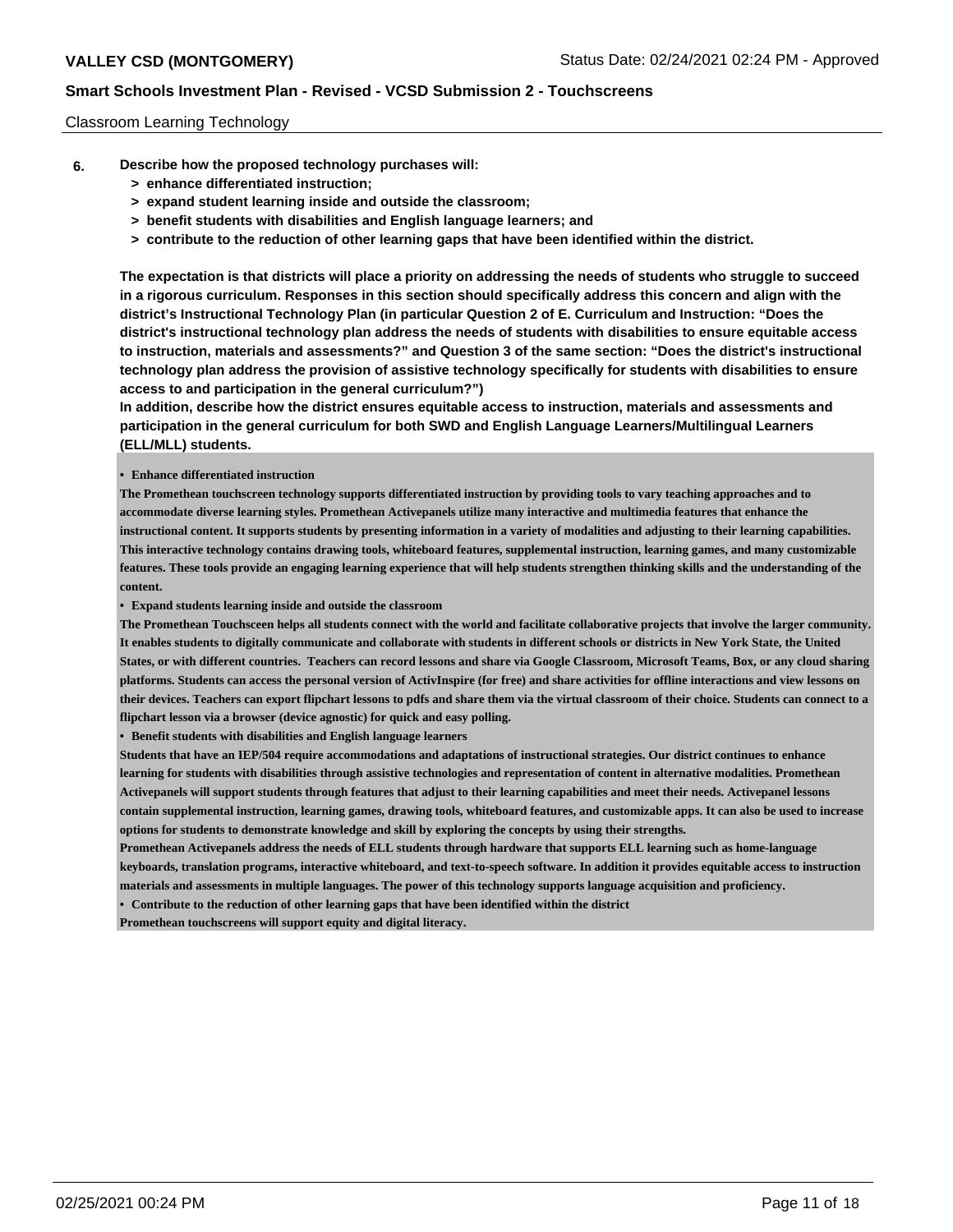#### Classroom Learning Technology

**7. Where appropriate, describe how the proposed technology purchases will enhance ongoing communication with parents and other stakeholders and help the district facilitate technology-based regional partnerships, including distance learning and other efforts.**

**Promethen Activpanels allow for improved and easier collaboration and communication with parents and the community.**

- Real-time assessment tools to provide instant feedback to pupils.
- Apps, online forms and video conferencing (e.g. Google Meets) can be used to keep the lines of communication open while also reducing the time spent on face-to-face meetings.
- The use of behavioural apps can improve the school's communication with parents, keeping them informed on how their children are progressing.
- The use of lesson-planning tools enables teachers to customise and share lesson content with each other.
- Regular emails can be sent to all staff members on the strategic direction of the school; this an effective way to keep everyone informed about the bigger picture beyond individual functions or teams.
- Using Google Classroom can provide helpful updates to parents and pupils.
- The Promethen Activpanel can be used to create collaborative learning spaces.
- In conjunction with the IPEVO ducument cameras already installed at all teacher stations, the Promethean Activpanel becomes a center for video sharing and content collaboration between staff, students, and the community.
- **8. Describe the district's plan to provide professional development to ensure that administrators, teachers and staff can employ the technology purchased to enhance instruction successfully.**

**Note: This response should be aligned and expanded upon in accordance with your district's response to Question 1 of F. Professional Development of your Instructional Technology Plan: "Please provide a summary of professional development offered to teachers and staff, for the time period covered by this plan, to support technology to enhance teaching and learning. Please include topics, audience and method of delivery within your summary."**

**Working with the Promethean Education Consutants, we have created a Professional Development Plan that will guarantee the success of our teachers and staff.** 

**The plan is Four phase:**

**Phase 1 - District Kick Off - Event sponsored by Promethean to encourage adoption of Promethean Activepanels among teachers. The event will include a presentation of the Activepanel's features and informal and interactive breakout sessions to explore various instructional topics ont the Activepanel. The feel will be fun and informative.**

**Phase 2 - Train the Trainer - Chosen building representatives of each school will help guide this process and be given seperate "Train the Trainer" sessions, so they can support the teachers in their building after the main building based training.**

**Phase 3 - Building Training Plan - Activpanels will likely be installed one building at a time. The teachers of each school will attend mandatory traininig sessions that will be carried out by Promethean Education Consultants. These trainings are designed to ensure successful implementation of Promethean technology and promote student achievement. (1 day per building).**

**Phase 4 - Follow up trainings - Teachers will attend mandatory follow up trainings to answer questions that have come up since the frirst training. (One follow up training per building).**

- **9. Districts must contact one of the SUNY/CUNY teacher preparation programs listed on the document on the left side of the page that supplies the largest number of the district's new teachers to request advice on innovative uses and best practices at the intersection of pedagogy and educational technology.**
	- $\boxtimes$  By checking this box, you certify that you have contacted the SUNY/CUNY teacher preparation program that supplies the largest number of your new teachers to request advice on these issues.

#### **9a. Please enter the name of the SUNY or CUNY Institution that you contacted.**

SUNY New Paltz

**9b. Enter the primary Institution phone number.**

1-877-696-7411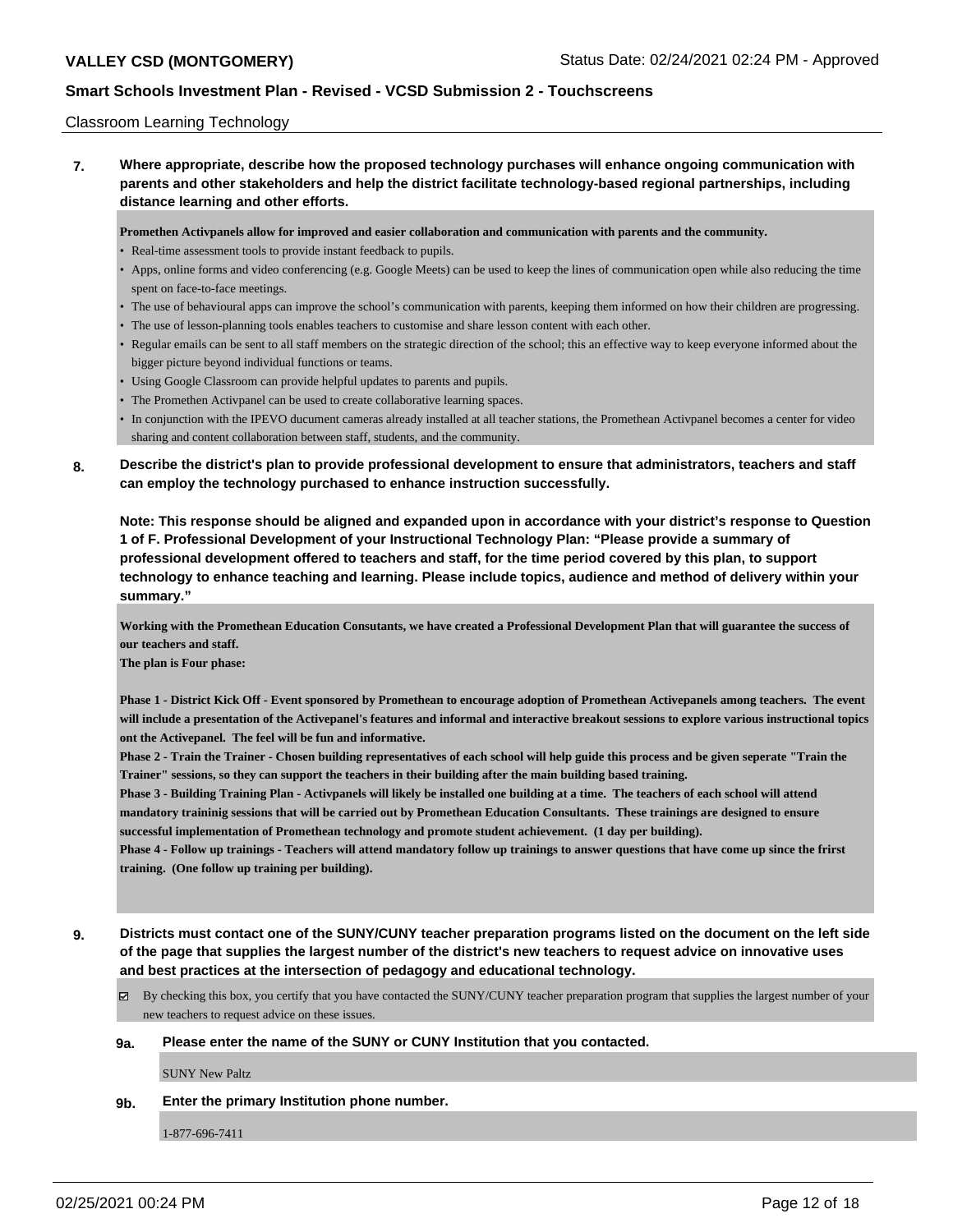Classroom Learning Technology

**9c. Enter the name of the contact person with whom you consulted and/or will be collaborating with on innovative uses of technology and best practices.**

Kiersten Greene - Assistant Professor of Literacy Education

**10. To ensure the sustainability of technology purchases made with Smart Schools funds, districts must demonstrate a long-term plan to maintain and replace technology purchases supported by Smart Schools Bond Act funds. This sustainability plan shall demonstrate a district's capacity to support recurring costs of use that are ineligible for Smart Schools Bond Act funding such as device maintenance, technical support, Internet and wireless fees, maintenance of hotspots, staff professional development, building maintenance and the replacement of incidental items. Further, such a sustainability plan shall include a long-term plan for the replacement of purchased devices and equipment at the end of their useful life with other funding sources.**

By checking this box, you certify that the district has a sustainability plan as described above.

**11. Districts must ensure that devices purchased with Smart Schools Bond funds will be distributed, prepared for use, maintained and supported appropriately. Districts must maintain detailed device inventories in accordance with generally accepted accounting principles.**

By checking this box, you certify that the district has a distribution and inventory management plan and system in place.

**12. Please detail the type, quantity, per unit cost and total cost of the eligible items under each sub-category.**

| Select the allowable expenditure<br>type.<br>Repeat to add another item under<br>each type. | Item to be Purchased             | Quantity | Cost per Item | <b>Total Cost</b> |
|---------------------------------------------------------------------------------------------|----------------------------------|----------|---------------|-------------------|
| Interactive Whiteboards                                                                     | Promethean Activepanel Nickel 75 | 312      | 2.550.00      | 795,600.00        |
| Interactive Whiteboards                                                                     | Promethean Activepanel Nickel 65 | 32       | 1.550.00      | 49.600.00         |
| Interactive Whiteboards                                                                     | <b>SOR</b> - Standoff Rails      | 344      | 132.65        | 45,631.60         |
| Interactive Whiteboards                                                                     | Rolling Cart for Touchscreens    | 5        | 539.00        | 2.695.00          |
|                                                                                             |                                  | 693      | 4,771.65      | 893,527           |

### **13. Final 2014-15 BEDS Enrollment to calculate Nonpublic Sharing Requirement (no changes allowed.)**

|            | Public Enrollment | l Nonpublic Enrollment | <b>Total Enrollment</b> | <i>Nonpublic</i><br><b>Percentage</b> |
|------------|-------------------|------------------------|-------------------------|---------------------------------------|
| Enrollment | 4,333             | 423                    | 4.756.00                | 8.89                                  |

#### **14. If you are submitting an allocation for Classroom Learning Technology complete this table.**

|                          | Public School Sub-Allocation | <b>Estimated Nonpublic Loan</b><br>Amount<br>(Based on Percentage Above) | Estimated Total Public and<br>Nonpublic Sub-Allocation |
|--------------------------|------------------------------|--------------------------------------------------------------------------|--------------------------------------------------------|
| Interactive Whiteboards  | 893,526.60                   | 87,228.65                                                                | 980,755.25                                             |
| <b>Computer Servers</b>  | (No Response)                | 0.00                                                                     | 0.00                                                   |
| <b>Desktop Computers</b> | (No Response)                | 0.00                                                                     | 0.00                                                   |
| <b>Laptop Computers</b>  | (No Response)                | 0.00                                                                     | 0.00                                                   |
| <b>Tablet Computers</b>  | (No Response)                | 0.00                                                                     | 0.00                                                   |
| <b>Other Costs</b>       | (No Response)                | 0.00                                                                     | 0.00                                                   |
| Totals:                  | 893,526.60                   | 87,229                                                                   | 980,755                                                |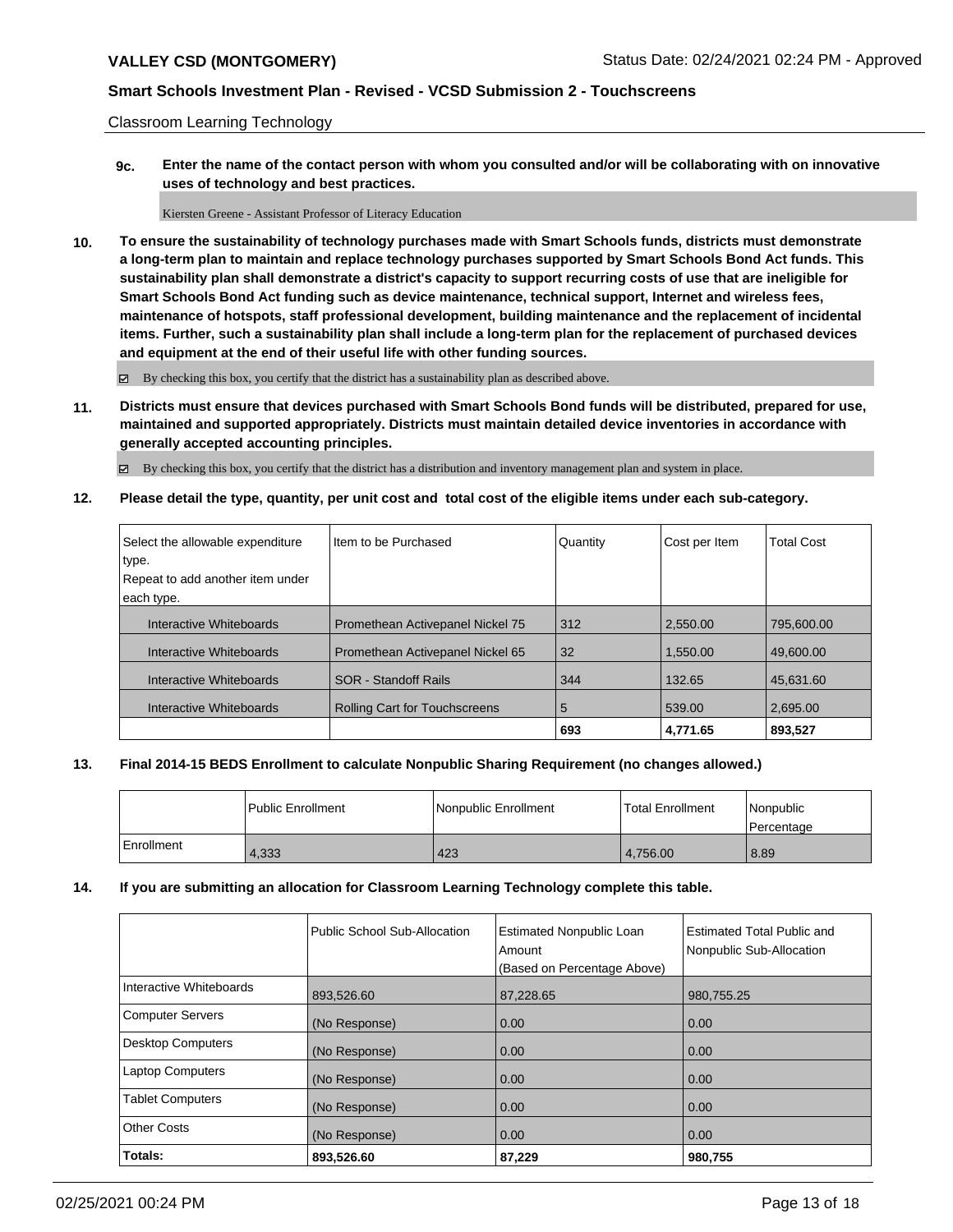#### Pre-Kindergarten Classrooms

**1. Provide information regarding how and where the district is currently serving pre-kindergarten students and justify the need for additional space with enrollment projections over 3 years.**

(No Response)

- **2. Describe the district's plan to construct, enhance or modernize education facilities to accommodate prekindergarten programs. Such plans must include:**
	- **Specific descriptions of what the district intends to do to each space;**
	- **An affirmation that new pre-kindergarten classrooms will contain a minimum of 900 square feet per classroom;**
	- **The number of classrooms involved;**
	- **The approximate construction costs per classroom; and**
	- **Confirmation that the space is district-owned or has a long-term lease that exceeds the probable useful life of the improvements.**

(No Response)

**3. Smart Schools Bond Act funds may only be used for capital construction costs. Describe the type and amount of additional funds that will be required to support ineligible ongoing costs (e.g. instruction, supplies) associated with any additional pre-kindergarten classrooms that the district plans to add.**

(No Response)

**4. All plans and specifications for the erection, repair, enlargement or remodeling of school buildings in any public school district in the State must be reviewed and approved by the Commissioner. Districts that plan capital projects using their Smart Schools Bond Act funds will undergo a Preliminary Review Process by the Office of Facilities Planning.**

**Please indicate on a separate row each project number given to you by the Office of Facilities Planning.**

| Project Number |  |
|----------------|--|
| (No Response)  |  |
|                |  |

**5. Please detail the type, quantity, per unit cost and total cost of the eligible items under each sub-category.**

| Select the allowable expenditure | Item to be purchased | Quantity      | Cost per Item | <b>Total Cost</b> |
|----------------------------------|----------------------|---------------|---------------|-------------------|
| type.                            |                      |               |               |                   |
| Repeat to add another item under |                      |               |               |                   |
| each type.                       |                      |               |               |                   |
| (No Response)                    | (No Response)        | (No Response) | (No Response) | 0.00              |
|                                  |                      | U             | 0.00          |                   |

**6. If you have made an allocation for Pre-Kindergarten Classrooms, complete this table. Note that the calculated Total at the bottom of the table must equal the Total allocation for this category that you entered in the SSIP Overview overall budget.**

|                                          | Sub-Allocation |
|------------------------------------------|----------------|
| Construct Pre-K Classrooms               | (No Response)  |
| Enhance/Modernize Educational Facilities | (No Response)  |
| <b>Other Costs</b>                       | (No Response)  |
| Totals:                                  | 0.00           |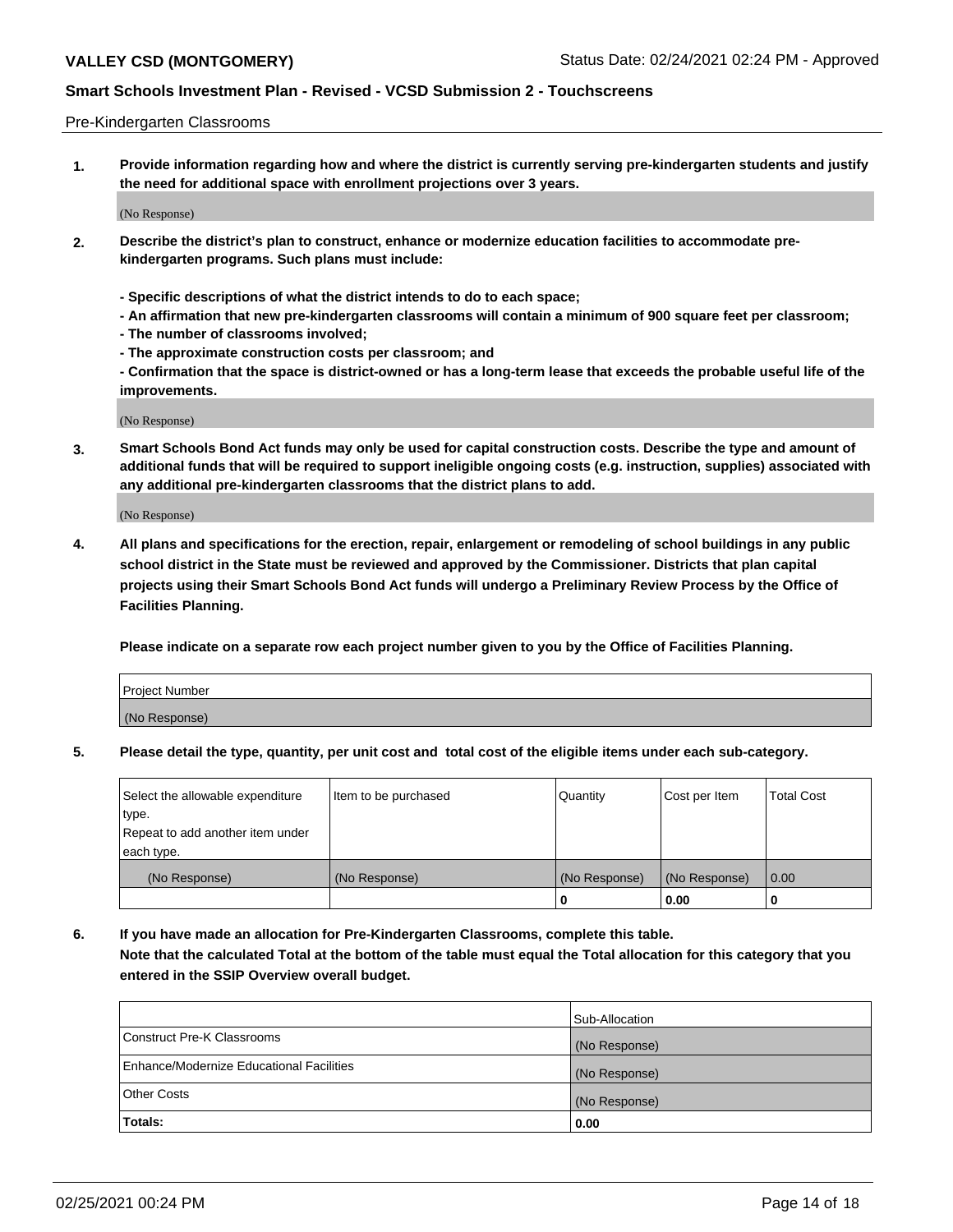Replace Transportable Classrooms

**1. Describe the district's plan to construct, enhance or modernize education facilities to provide high-quality instructional space by replacing transportable classrooms.**

(No Response)

**2. All plans and specifications for the erection, repair, enlargement or remodeling of school buildings in any public school district in the State must be reviewed and approved by the Commissioner. Districts that plan capital projects using their Smart Schools Bond Act funds will undergo a Preliminary Review Process by the Office of Facilities Planning.**

**Please indicate on a separate row each project number given to you by the Office of Facilities Planning.**

| Project Number |  |
|----------------|--|
|                |  |
| (No Response)  |  |

**3. For large projects that seek to blend Smart Schools Bond Act dollars with other funds, please note that Smart Schools Bond Act funds can be allocated on a pro rata basis depending on the number of new classrooms built that directly replace transportable classroom units.**

**If a district seeks to blend Smart Schools Bond Act dollars with other funds describe below what other funds are being used and what portion of the money will be Smart Schools Bond Act funds.**

(No Response)

**4. Please detail the type, quantity, per unit cost and total cost of the eligible items under each sub-category.**

| Select the allowable expenditure | Item to be purchased | Quantity      | Cost per Item | Total Cost |
|----------------------------------|----------------------|---------------|---------------|------------|
| ∣type.                           |                      |               |               |            |
| Repeat to add another item under |                      |               |               |            |
| each type.                       |                      |               |               |            |
| (No Response)                    | (No Response)        | (No Response) | (No Response) | 0.00       |
|                                  |                      | u             | 0.00          |            |

**5. If you have made an allocation for Replace Transportable Classrooms, complete this table. Note that the calculated Total at the bottom of the table must equal the Total allocation for this category that you entered in the SSIP Overview overall budget.**

|                                                | Sub-Allocation |
|------------------------------------------------|----------------|
| Construct New Instructional Space              | (No Response)  |
| Enhance/Modernize Existing Instructional Space | (No Response)  |
| <b>Other Costs</b>                             | (No Response)  |
| Totals:                                        | 0.00           |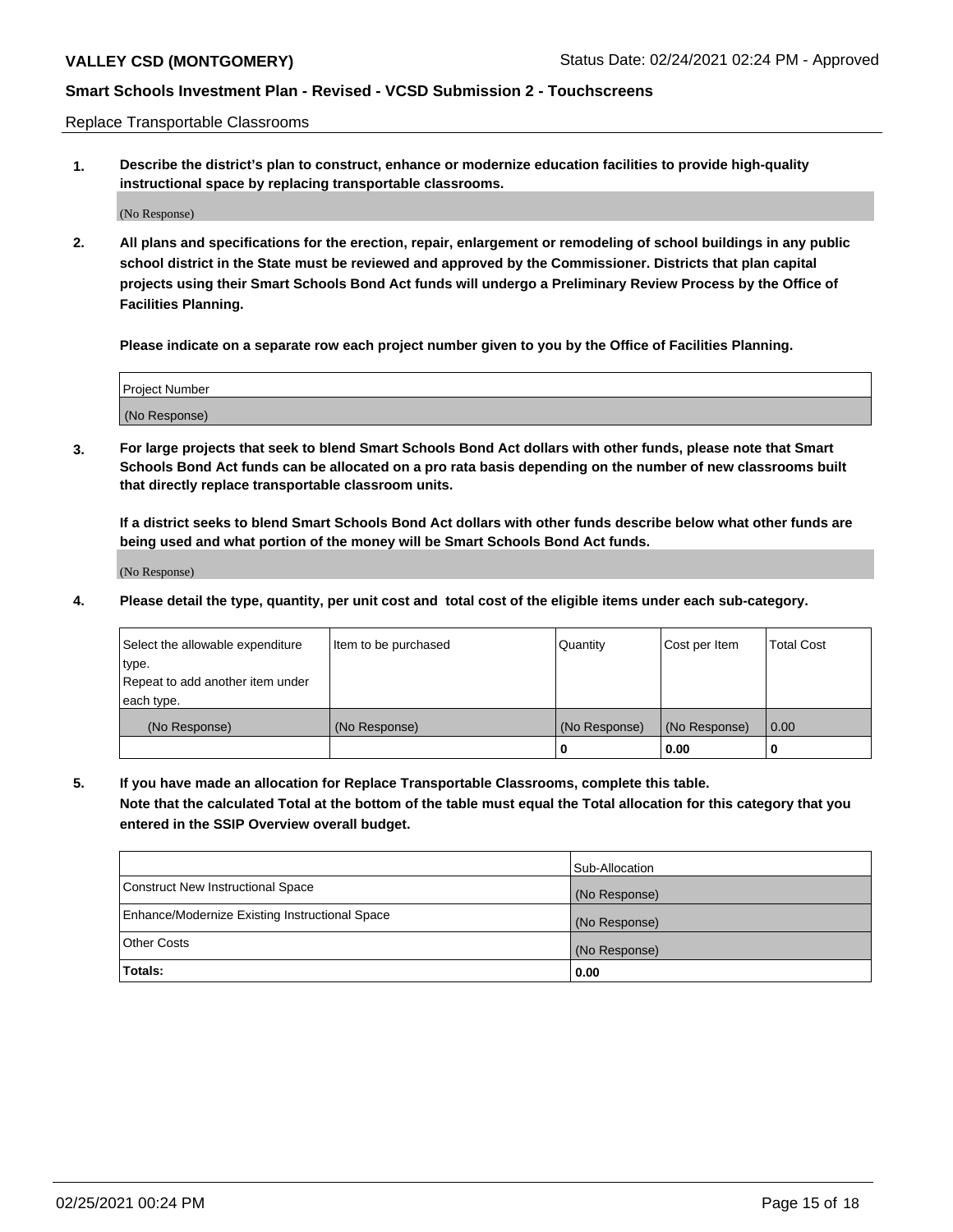High-Tech Security Features

**1. Describe how you intend to use Smart Schools Bond Act funds to install high-tech security features in school buildings and on school campuses.**

(No Response)

**2. All plans and specifications for the erection, repair, enlargement or remodeling of school buildings in any public school district in the State must be reviewed and approved by the Commissioner. Smart Schools plans with any expenditures in the High-Tech Security category require a project number from the Office of Facilities Planning. Districts must submit an SSBA LOI and receive project numbers prior to submitting the SSIP. As indicated on the LOI, some projects may be eligible for a streamlined review and will not require a building permit. Please indicate on a separate row each project number given to you by the Office of Facilities Planning.**

| <b>Project Number</b> |  |
|-----------------------|--|
| (No Response)         |  |

- **3. Was your project deemed eligible for streamlined Review?**
	- Yes
	- $\hfill \square$  No
- **4. Include the name and license number of the architect or engineer of record.**

| Name          | License Number |
|---------------|----------------|
| (No Response) | (No Response)  |

**5. Please detail the type, quantity, per unit cost and total cost of the eligible items under each sub-category.**

| Select the allowable expenditure | Item to be purchased | Quantity      | Cost per Item | <b>Total Cost</b> |
|----------------------------------|----------------------|---------------|---------------|-------------------|
| 'type.                           |                      |               |               |                   |
| Repeat to add another item under |                      |               |               |                   |
| each type.                       |                      |               |               |                   |
| (No Response)                    | (No Response)        | (No Response) | (No Response) | 0.00              |
|                                  |                      | U             | 0.00          |                   |

**6. If you have made an allocation for High-Tech Security Features, complete this table.**

**Enter each Sub-category Public Allocation based on the the expenditures listed in Table #5.**

|                                                      | Sub-Allocation |
|------------------------------------------------------|----------------|
| Capital-Intensive Security Project (Standard Review) | (No Response)  |
| <b>Electronic Security System</b>                    | (No Response)  |
| <b>Entry Control System</b>                          | (No Response)  |
| Approved Door Hardening Project                      | (No Response)  |
| <b>Other Costs</b>                                   | (No Response)  |
| Totals:                                              | 0.00           |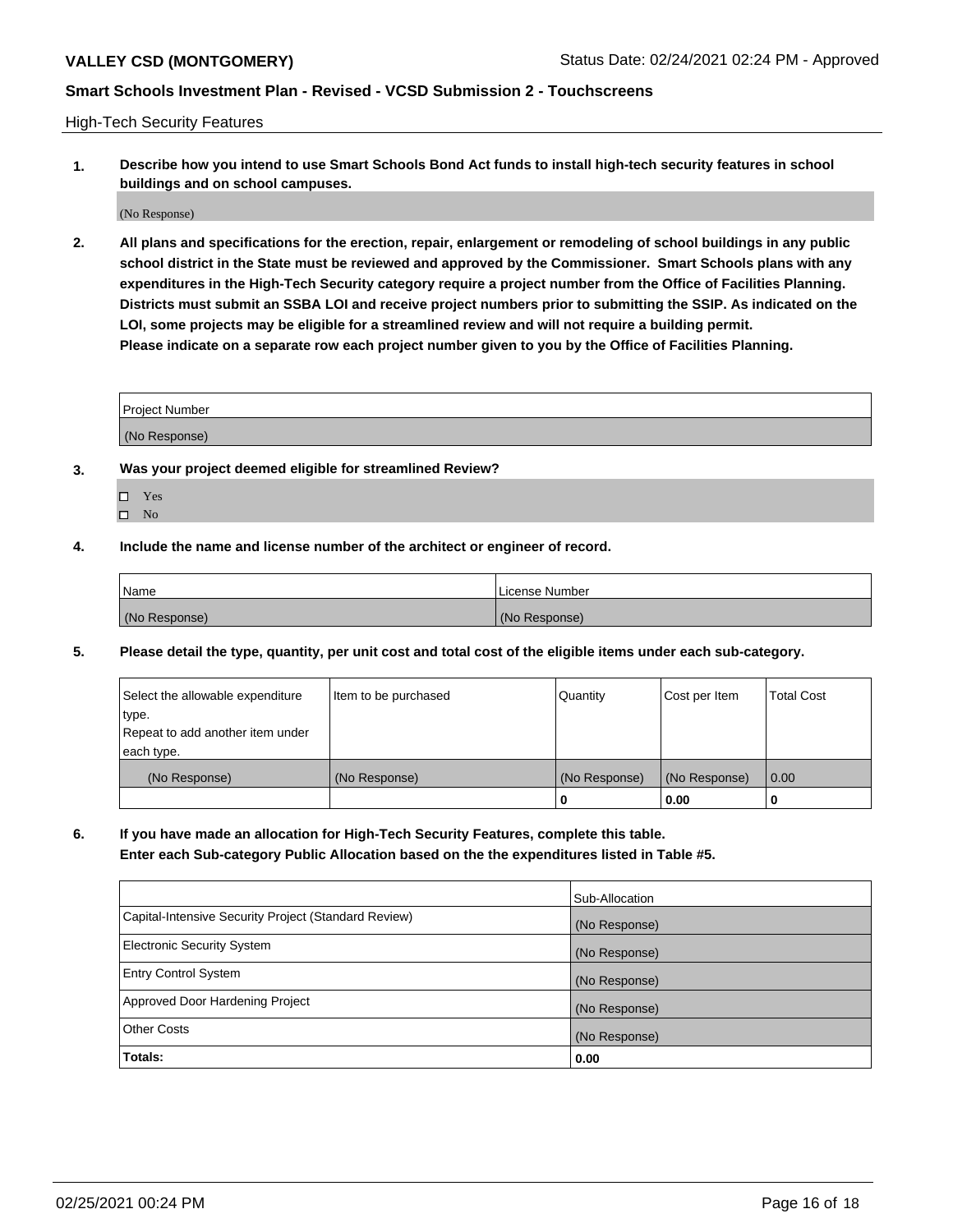Non-Public Schools

# **1. Describe your plan to utilize SSBA funds to purchase devices and loan to the nonpublic schools within your district. Please specify what devices have been requested by the nonpublic schools. If the nonpublic schools have not finalized requests, the district should provide the date nonpublic schools will submit the request by.** The District has 6 Non-Public Schools within its boundaries with a total of 385 (2018-2019 BEDS) students enrolled. The Director of Technology has met with each Non Public and has shared the numbers relating to their allocation on both Smart Schools submissions. Following the approved purchasing amounts per Non Public entity, the Technology office will store and inventory all devices on site at the Valley Central Middle School. Each year on July 1st the Technology Office will remind the Non Publics that they can request the loan of those items, but must do so in writing by August 1st of the same year. During the month of July, all devices will be inventoried, checked for damage and updates applied by the VCSD Technology staff. Once the request is submitted by the required date (August 1st) all devices requested will be delivered to the Non Public by VCSD Technology staff. At the end of the year, all loaned equipment must be returned to the Technology Office no later than July 1st. All devices will be checked for damage and repaired if necessary and then returned to inventory until they are requested again for the next year. Devices requested by Non Public Entity are as follows: Nonpublic School Name Devices requested

| Nonpublic School Name         | Devices requested                 |
|-------------------------------|-----------------------------------|
| FOX HILL SCHOOL               | PICO Genie M550+ Projector        |
| HARMONY CHRISTIAN SCHOOL      | <b>Chromebooks</b>                |
| MONTGOMERY MONTESSORI SCHOOL  | Flat Screen TV and Chromebooks    |
| MONTGOMERY NURSERY SCHOOL     | $\theta$                          |
| MOST PRECIOUS BLOOD SCHOOL    | DELL Chromebooks                  |
| <b>MS CLAIRE'S MONTESSORI</b> | Did not respond to communications |
|                               |                                   |

## **2. A final Smart Schools Investment Plan cannot be approved until school authorities have adopted regulations specifying the date by which requests from nonpublic schools for the purchase and loan of Smart Schools Bond Act classroom technology must be received by the district.**

By checking this box, you certify that you have such a plan and associated regulations in place that have been made public.

**2a. Please enter the date each year nonpublic schools must request loanable items from the school district. This date cannot be earlier than June 1 of the previous school year.**

August 1st

### **3. Final 2014-15 BEDS Enrollment to calculate Nonpublic Sharing Requirement (no changes allowed.)**

|            | l Public Enrollment | Nonpublic Enrollment | Total Enrollment | l Nonpublic Percentage |
|------------|---------------------|----------------------|------------------|------------------------|
| Enrollment | 4.333               | 423                  | 4.756.00         | 8.89                   |

### **4. Nonpublic Loan Calculator**

|                                                                   | Loanable       | Loanable   | Additional       | Estimated | Previously | l Cumulative | <b>Final Per</b> | Final Total |
|-------------------------------------------------------------------|----------------|------------|------------------|-----------|------------|--------------|------------------|-------------|
|                                                                   | School         | Classroom  | Nonpublic        | Per Pupil | Approved   | Per Pupil    | Pupil Loan       | l Loan      |
|                                                                   | l Connectivity | Technology | Loan             | Amount -  | Per Pupil  | l Loan       | Amount -         | Amount -    |
|                                                                   |                |            | (Optional)       | This Plan | Amount(s)  | Amount       | This Plan        | This Plan   |
| Required Nonpublic  <br>l Loan                                    | 0.00           | 980,755.25 |                  | 206.21    | 21.92      | 228.14       | 206.21           | 87,228.65   |
| <b>Final Adjusted Loan I</b><br>- (If additional loan<br>  funds) | 0.00           | 980,755.25 | (No<br>Response) | 206.21    | 21.92      | 228.14       | 206.21           | 87,228.65   |

### **5. Nonpublic Share**